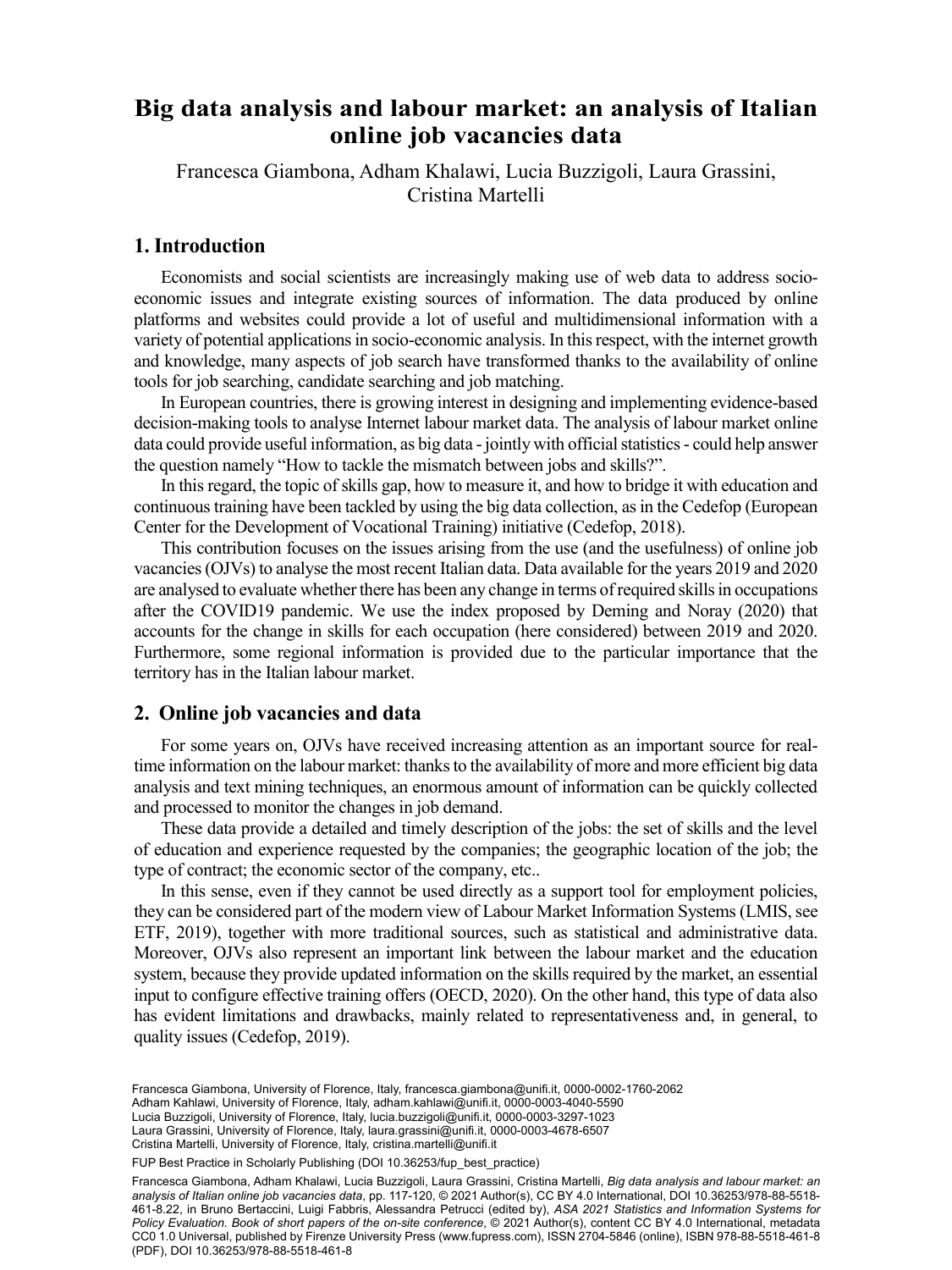Our study is based on OJVs data produced for Italy by Burning Glass Technologies<sup>1</sup> (BGT), a company that collects millions of online job posting by scanning daily thousands of Internet sources (dedicated portals and company's websites).

The procedure for creating the database is very articulated and complex (ETF, 2019). The data are collected from different sources with various methods (API, scraping, crawling), based on the web portal characteristics, and are pre-processed to eliminate noise, outliers and duplicate entries. Then with the application of text classification algorithms the content of the ads is coded using categories based on reference taxonomies: in short, the taxonomy of variables is standardised according to the official classifications used in the various countries. These data have received increasing attention and have been analysed in numerous research works. Recently, Cammeerat and Squicciarini (2021) have analysed BGT data from a statistical point of view to assess their representativeness. Our data, in particular, refer to the OJVs posted on 239 online job portals in Italy in the period January 2019 - December 2020. The total number of ads is 1,741,621 in 2019 and 1,748,431 in 2020. They contain about 70 variables, most of them referred to official classifications (shown in brackets in the following): opening and closure date of publication, identification and description of occupation and related skills (ESCO classification), job geographic location (LAU and NUTS), economic sector of the company (NACE), educational level (ISCED).

To the aim of this contribution we use the BGT data to explore if between 2019 and 2020 skill changes occur by considering the occupation and regional classification.

## 3. Methods

 $\ddot{ }$ 

Skill change is measured by the index proposed by Deming and Noray (2020) in order to understand if between 2019 and 2020 changes in skills required occurred.

For each year, BGT data collect all skills required for each job vacancy (*JobAds*) and for each occupation. The formulation of the index for the single occupation  $o$  is:

$$
SCI_o = \sum_{s=1}^{S} \left| \left( \frac{\# JobAds_{os}}{\# JobAds_o} \right)_{2020} - \left( \frac{\#JobAds_{os}}{\# JobAds_o} \right)_{2019} \right|
$$

where  $\#JobAds_{os}$  is the number of job ads requiring skill s for the occupation o. This index measures the net skill change in each occupation: the greater the index value the greater the skill change.

Due to the peculiarities of the Italian labour market, it may be useful to report the index value by region instead of occupation, in order to understand if and in which regions there has been the greatest change in required skills. To this aim, the above equation becomes:

$$
SCI_r = \sum_{s=1}^{S} \left| \left( \frac{\#JobAds_{rs}}{\# JobAds_r} \right)_{2020} - \left( \frac{\#JobAds_{rs}}{\# JobAds_r} \right)_{2019} \right|
$$

where  $r$  stands for each Italian region. And, finally, by crossing occupations and regions

$$
SCI_{ro} = \sum_{s=1}^{S} \left| \left( \frac{\# JobAds_{ros}}{\# JobAds_{ro}} \right)_{2020} - \left( \frac{\#JobAds_{ros}}{\# JobAds_{ro}} \right)_{2019} \right|
$$

�

<sup>1</sup> Source: Burning Glass Technologies. burning-glass.com. 2021.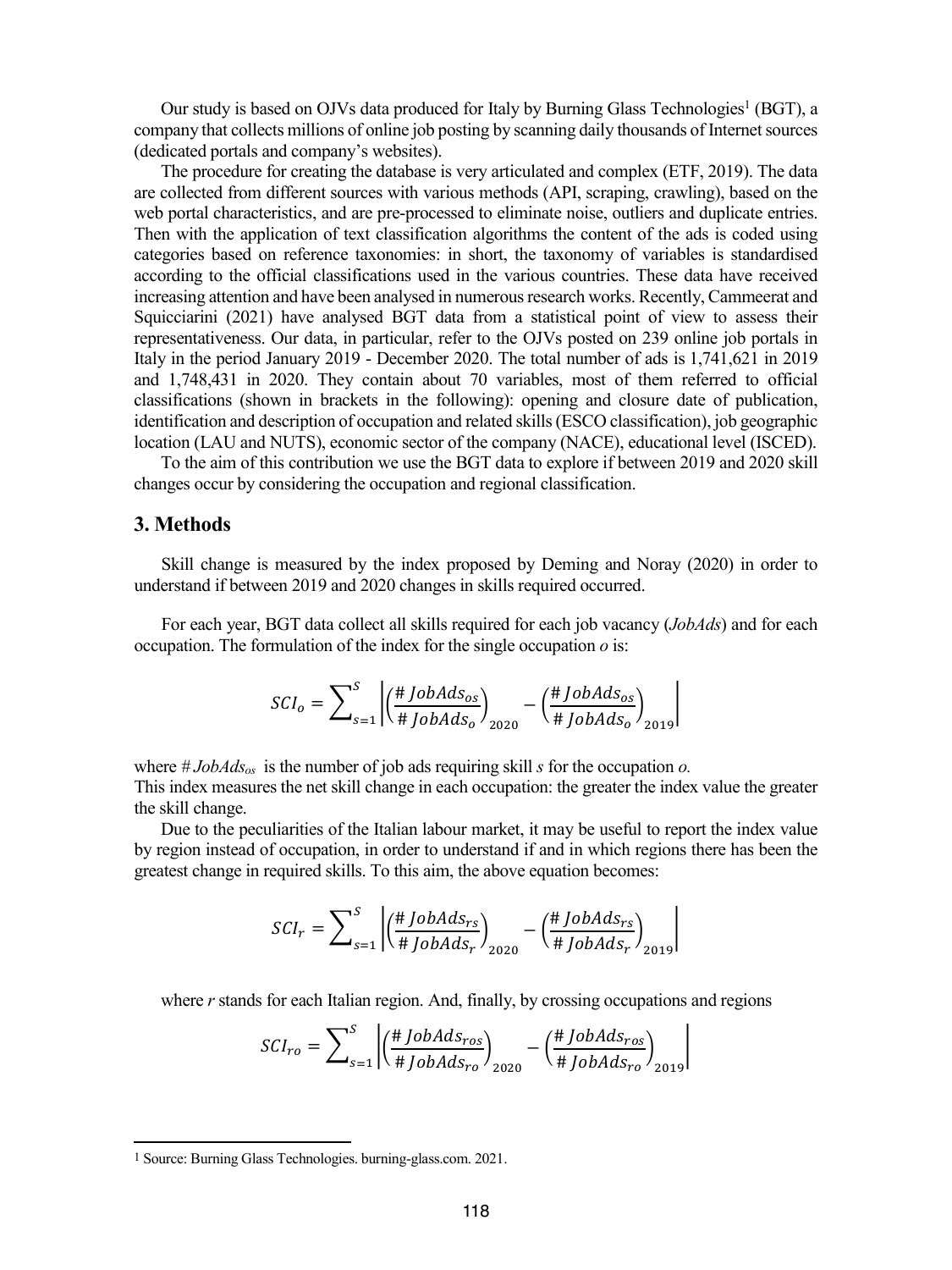## 4. Empirical findings

The index  $SCI<sub>o</sub>$  is calculated for each occupation available in the BGT data to assess if changes occurred between 2019 and 2020. Highest values (i.e. the highest skill changes) concern mainly occupations related to the ICT as: statistical and mathematical technicians and similar, software and application developers and analysts not classified elsewhere, web and multimedia developers, software developers, specialists in databases and computer networks not classified elsewhere, web technicians and specialists in the design and administration of databases. We find also some occupations as public transport controllers and conductors, pawnbrokers and loan officers and education specialists not classified elsewhere. Occupations as geologists and geophysicists have the lowest SCI values.

Overall, some skills required in 2019 disappear in 2020 such as: MySQL or searching online information; on the contrary, new skills appear in 2020 such as: buy raw materials, maintain relations with suppliers, be updated on social media, interpreting the automatic call distribution data and create animation.

For specific occupations, we find some skills that in 2019 are not required. For example *Android* in the occupation social networking or also sell the services in occupation statistical and mathematical technicians and similar. Overall, skills required in 2020 (respect to the previous year) mainly concern the (advanced) use of computer and statistical tools, the ability to adapt to change and work in a team, offer support to customers.

Due to the territorial characteristics of the Italian labour market, it is interesting to investigate if between 2019 and 2020 there was a change in the skills required at the regional level using the index SCIr. Results highlight the index is higher for Molise, Calabria and Lazio, whilst the index is lower for Friuli Venezia Giulia, Marche and Emilia Romagna.



Graph 1: skill change index (SCI) at regional level

If we cross the information about occupation and regions it is possible to analyse, for the occupations with the higher  $\mathcal{S}Cl_o$ , in which region the change was highest and, therefore, whether there are any notable regional differences. Graph 1 displays the SCI<sub>r</sub> values quartiles for the overall occupations, and the  $\mathcal{S}Cl_{ro}$  values of some occupations with higher changes.

In this respect, if we consider, for example, those occupations with highest values of  $\mathcal{S}Cl_{ro}$  we can appreciate slight different patterns across regions. In fact, we observe high values of the coefficient of variation (CV) of  $SCI_{ro}$  for those occupation with highest skill changes as, for example, CV=0.57 for *mathematicians*, *actuaries and statisticians*.